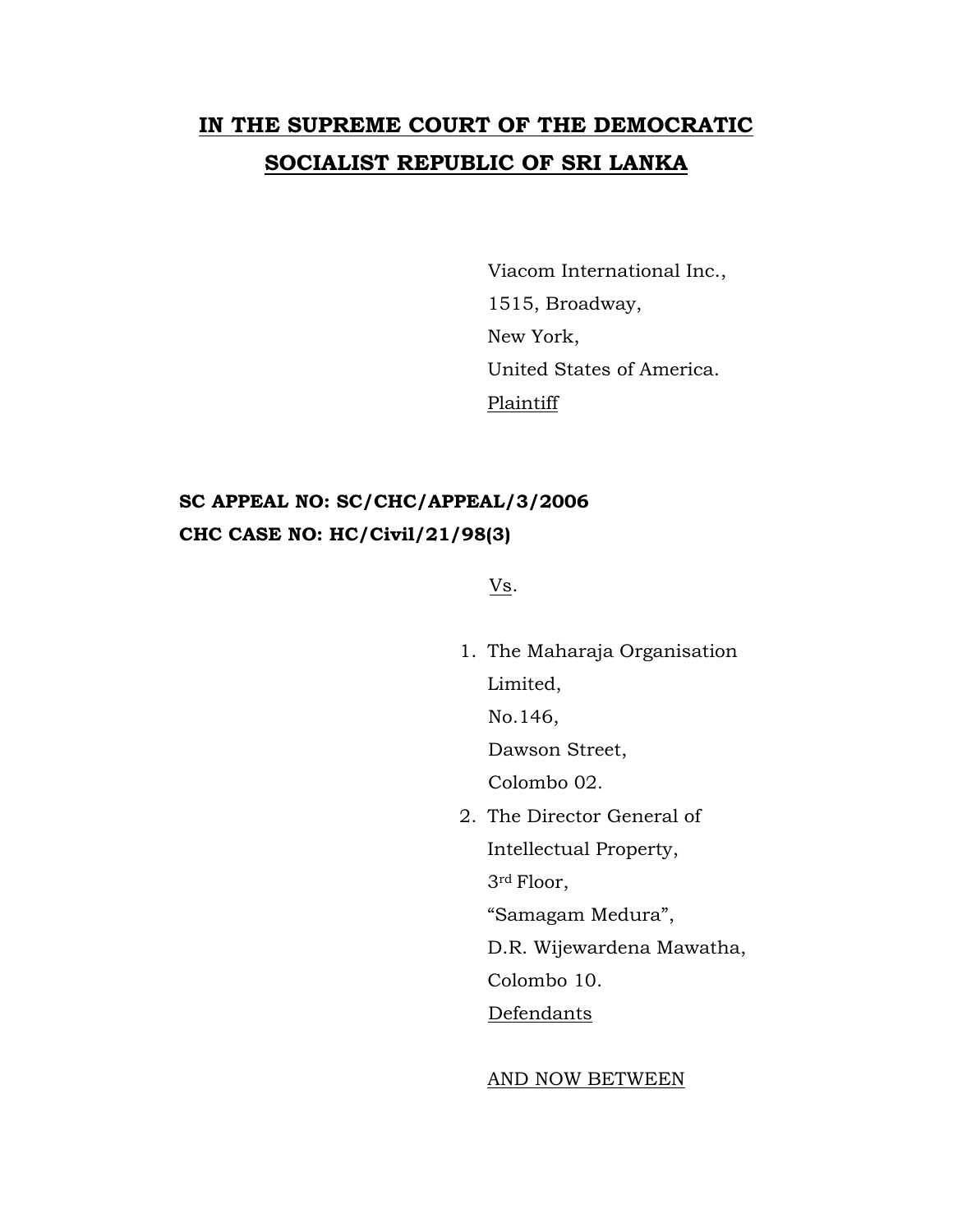The Maharaja Organisation Limited, No.146, Dawson Street, Colombo 02. 1<sup>st</sup> Defendant-Appellant

 $\underline{\text{Vs}}$ .

- 1. Viacom International Inc., 1515, Broadway, New York, United States of America. Plaintiff-1st Respondent
- 2. The Director General of Intellectual Property, 3rd Floor, "Samagam Medura", D.R. Wijewardena Mawatha,

Colombo 10.

2nd Defendant-Respondent

Before: P. Padman Surasena, J. E.A.G.R. Amarasekara, J. Mahinda Samayawardhena, J. Counsel: Romesh De Silva, P.C., with Rudrani Balasubramaniam, Sugath Caldera and Shanaka Cooray for the 1st Defendant-Appellant. Dr. K. Kanag-Isvaran, P.C., with Dr. Harsha Cabral, P.C., and Kushan Illangatillake for the Plaintiff-1st Respondent.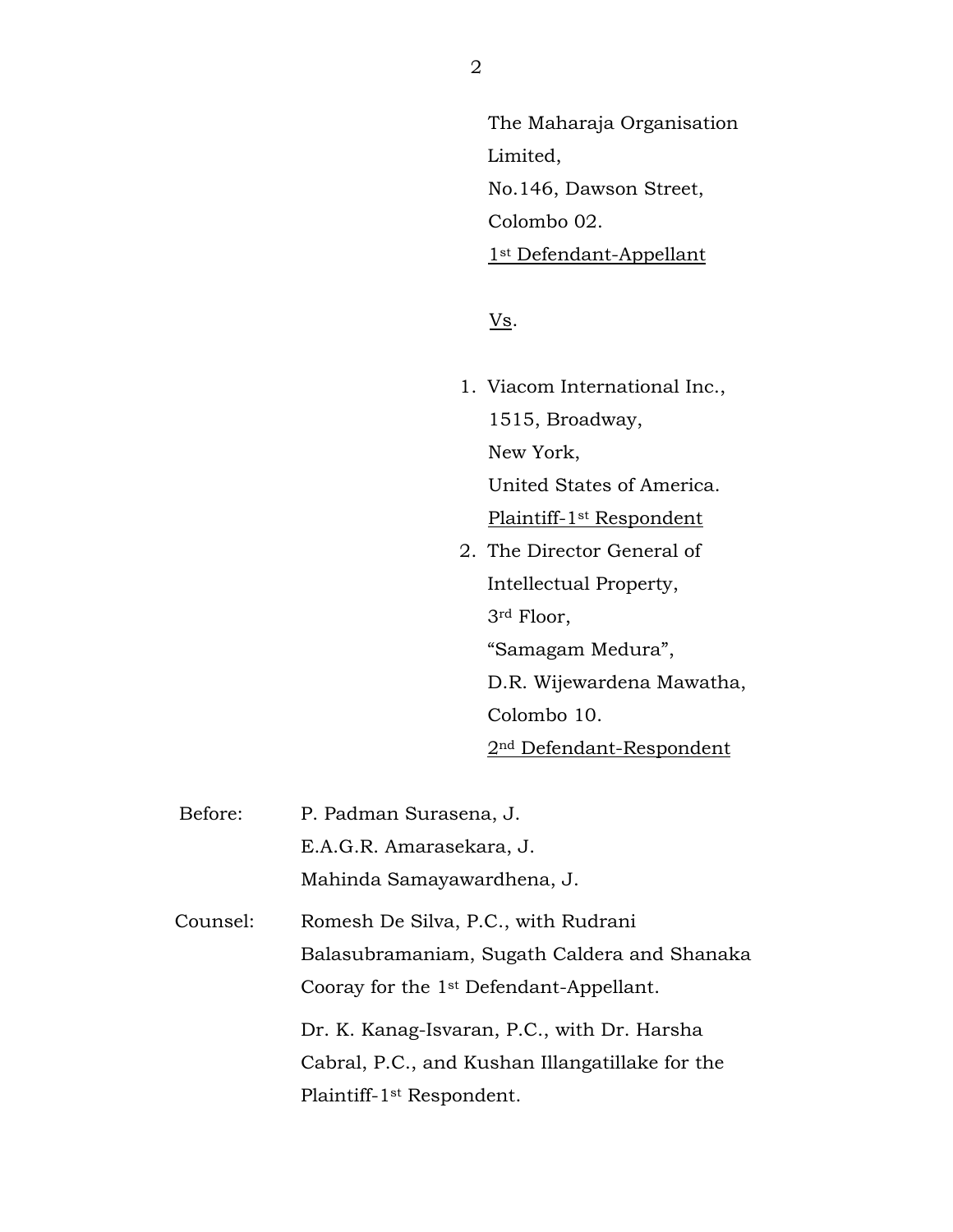Suren Gnanaraj, S.S.C., for the 2nd Defendant-Respondent.

Argued on: 19.02.2021

Written submissions:

The 1st Defendant-Appellant and the Plaintiff-1st Respondent on 16.03.2021.

Decided on: 30.06.2021

## Mahinda Samayawardhena, J.

The Plaintiff-1st Respondent, Viacom International Inc. (Plaintiff), filed an appeal by way of a plaint dated 11.08.1998 before the Commercial High Court in terms of section 182 of the Code of Intellectual Property Act, No. 52 of 1979, against the order of the Director of Intellectual Property dated 30.06.1998, made after an inquiry held under section 107(13) of the Code. By this order, the Director of Intellectual Property decided to register Mark No. 61332 of the 1st Defendant-Appellant, The Maharaja Organisation Limited (1st Defendant), despite opposition by the Plaintiff.

The Commercial High Court issued summons on the 1st Defendant but the 1st Defendant did not respond compelling the Court to take up the appeal *ex parte*. After the *ex parte* inquiry into the merits of the appeal, the Commercial High Court dismissed the Plaintiff's appeal by Judgment dated 13.09.1999. The Plaintiff appealed against that Judgment to the Supreme Court (SC/APPEAL/40/1999). Before the Supreme Court, the Plaintiff objected to the 1st Defendant participating in the appeal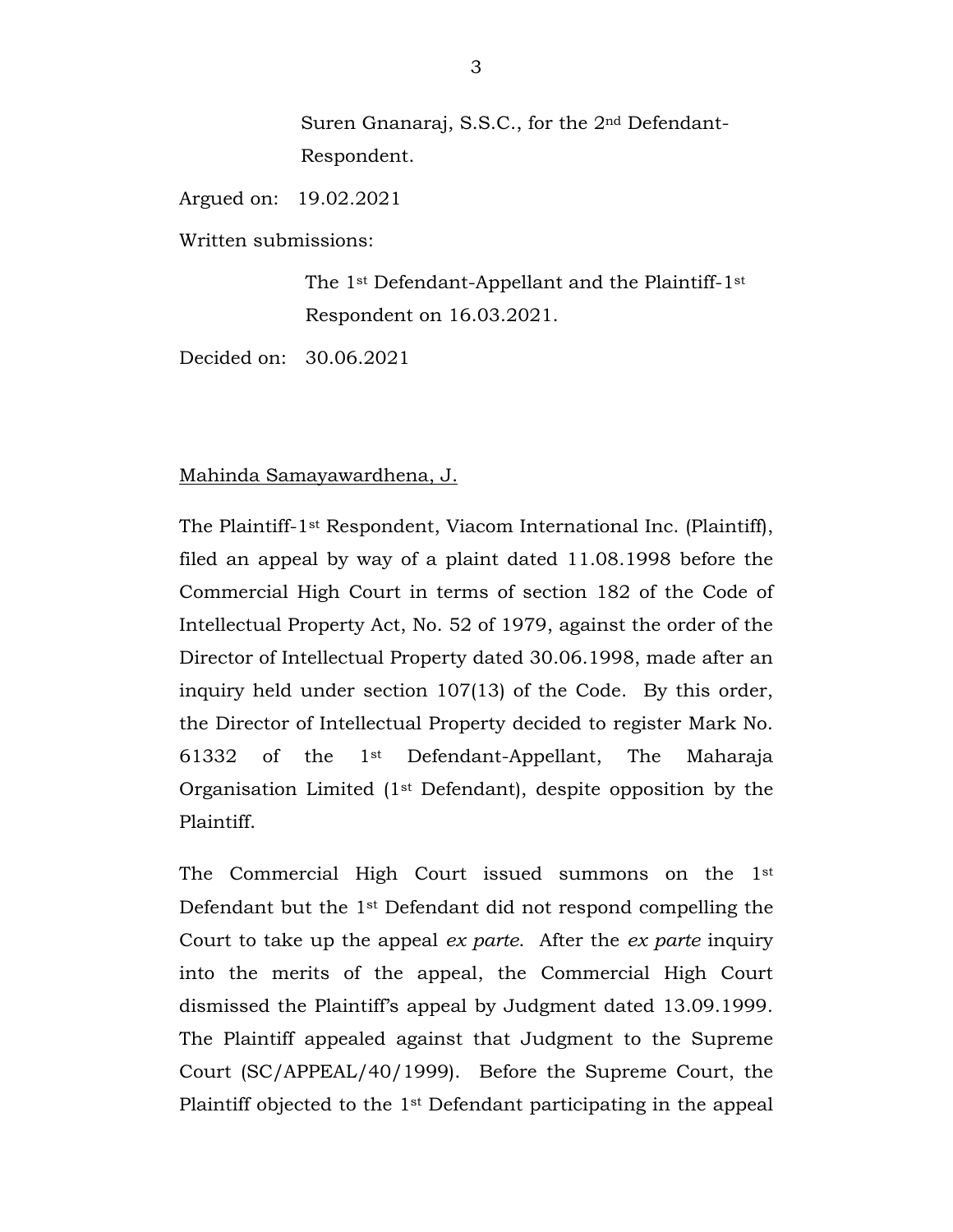as the proceedings had been taken up *ex parte* against the 1st Defendant in the lower Court. However the parties later agreed before the Supreme Court, as reflected in that Judgment, that the objection to the participation of the 1st Defendant in the appeal be considered "*with the main appeal and that the parties would tender written submissions and further the Court could make its order on the written submissions of the parties*."

Both parties filed written submissions before the Supreme Court and by Judgment dated 28.04.2005, which is now reported as *Viacom International Inc. v. Maharaja Organisation Ltd [2006] 1 Sri LR 140*, the Supreme Court "*set aside the Judgment of the Commercial High Court dated 13th September 1999 and also set aside the order of the 2nd Defendant dated 30th June 1998 allowing the 1st Defendant to register Trade Mark No. 61332*."

Thereafter the 1st Defendant by motion dated 10.06.2005 made an unusual application to the Commercial High Court stating that "*it has now become necessary to proceed with this case in view of the pronouncement of the Supreme Court Judgment in that the Defendant could file papers to set aside the ex parte decree as the Defendant is in law entitled to do*."

The Commercial High Court by order dated 10.11.2005 rejected the said application of the 1st Defendant. It is against this order of the Commercial High Court dated 10.11.2005 that the 1st Defendant has filed this final appeal.

At the argument before this Court, learned President's Counsel for both parties invited the Court to decide the matter on written submissions.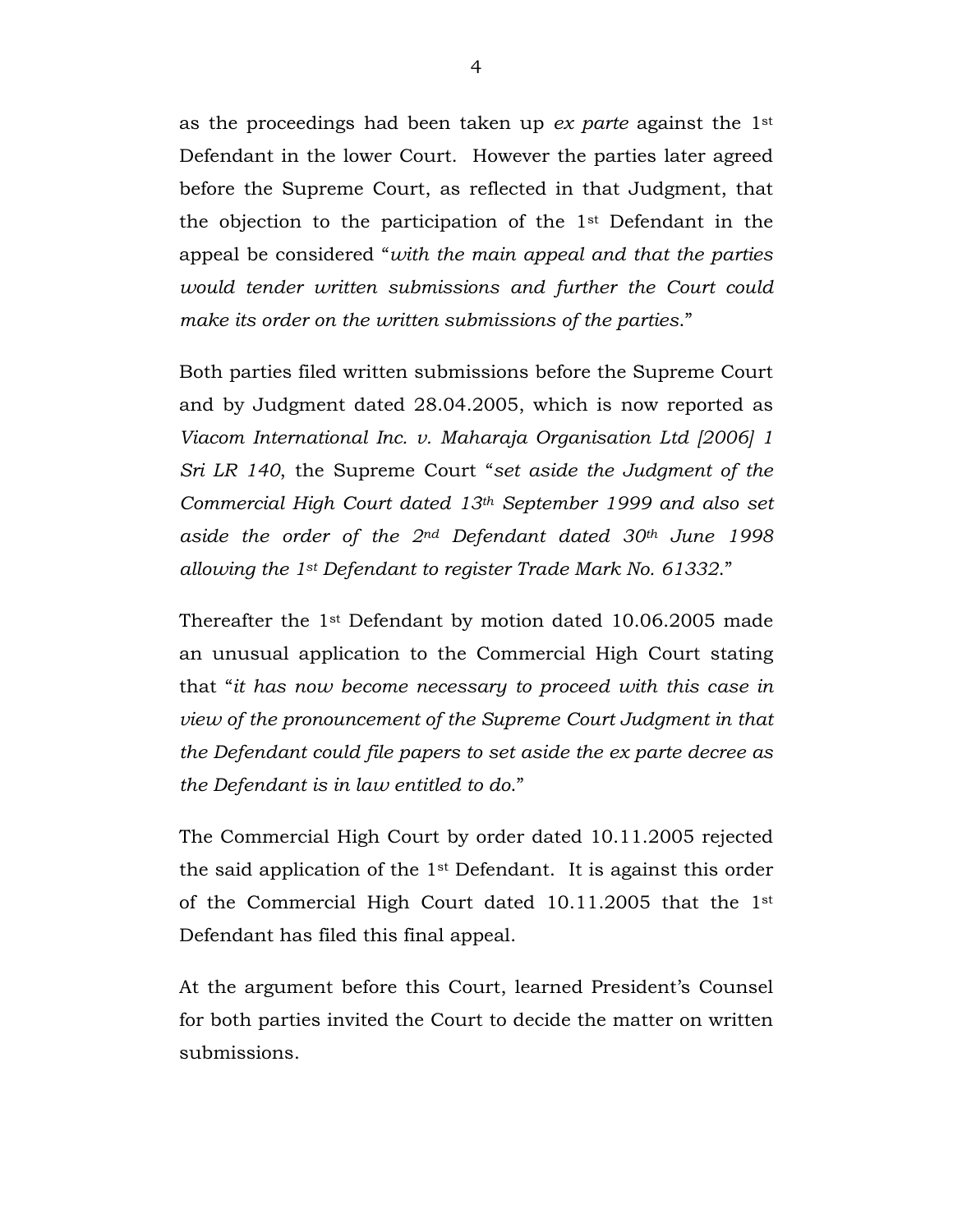Learned President's Counsel for the Plaintiff, drawing attention to the Full Bench decision of this Court in *Chettiar v. Chettiar [2011] BLR 25, [2011] 2 Sri LR 70,* submits that this appeal of the 1<sup>st</sup> Defendant from the order of the Commercial High Court dated 10.11.2005 shall be dismissed *in limine* as it is misconceived in law in that the 1st Defendant should have come before this Court against the order of the Commercial High Court not by way of a final appeal under section 754(1) read with section 754(5) of the Civil Procedure Code and sections 5 and 6 of the High Court of the Provinces (Special Provisions) Act, No. 10 of 1996, but with the leave of this Court first had and obtained, i.e. by way of a leave to appeal application made under section 754(2) read with section 754(5) of the Civil Procedure Code and sections 5 and 6 of the High Court of the Provinces (Special Provisions) Act, No. 10 of 1996.

Although learned President's Counsel for the Plaintiff has stressed this point in his written submissions filed both before and after the argument, learned President's Counsel for the 1st Defendant has refrained from addressing this matter in his written submissions.

Let me first reproduce sections 754(1), (2) and (5) of the Civil Procedure Code and sections 5 and 6 of the High Court of the Provinces (Special Provisions) Act, No. 10 of 1996:

*754 (1) Any person who shall be dissatisfied with any judgment, pronounced by any original court in any civil action, proceeding or matter to which he is a party may prefer an appeal to the Court of Appeal against such judgment for any error in fact or in law.*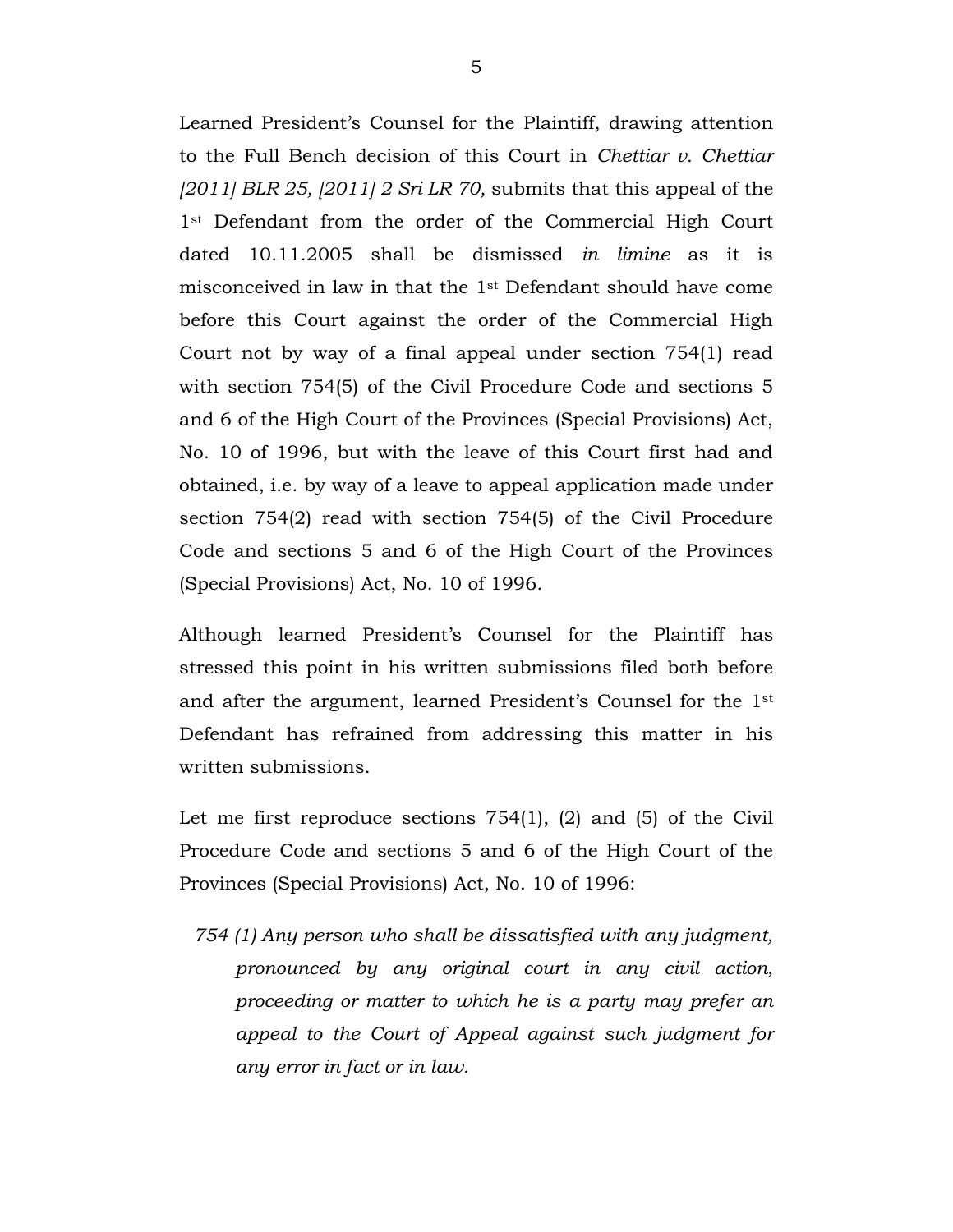*(2) Any person who shall be dissatisfied with any order made by any original court in the course of any civil action, proceeding or matter to which he is, or seeks to be a party, may prefer an appeal to the Court of Appeal against such order for the correction of any error in fact or in law, with the leave of the Court of Appeal first had and obtained.*

*(5) Notwithstanding anything to the contrary in this Ordinance, for the purposes of this chapter―*

*Judgment means any judgment or order having the effect of a final judgment made by any civil court; and*

*Order means the final expression of any decision in any civil action, proceeding or matter, which is not a judgment.*

Sections 5 and 6 of Act No. 10 of 1996 whereby the Commercial High Court was established read as follows:

*(5) (1) Any person who is dissatisfied with any judgement pronounced by a High Court established by Article 154P of the Constitution, in the exercise of its jurisdiction under section 2, in any action, proceeding or matter to which such person is a party may prefer an appeal to the Supreme Court against such judgement, for any error in fact or in law.*

*(2) Any person who is dissatisfied with any order made by a High Court established by Article 154P of the Constitution, in the exercise of its jurisdiction under section 2, in the course of any action, proceeding or matter to which such person is, or seeks to be, a party, may prefer an appeal to the Supreme Court against such order for the*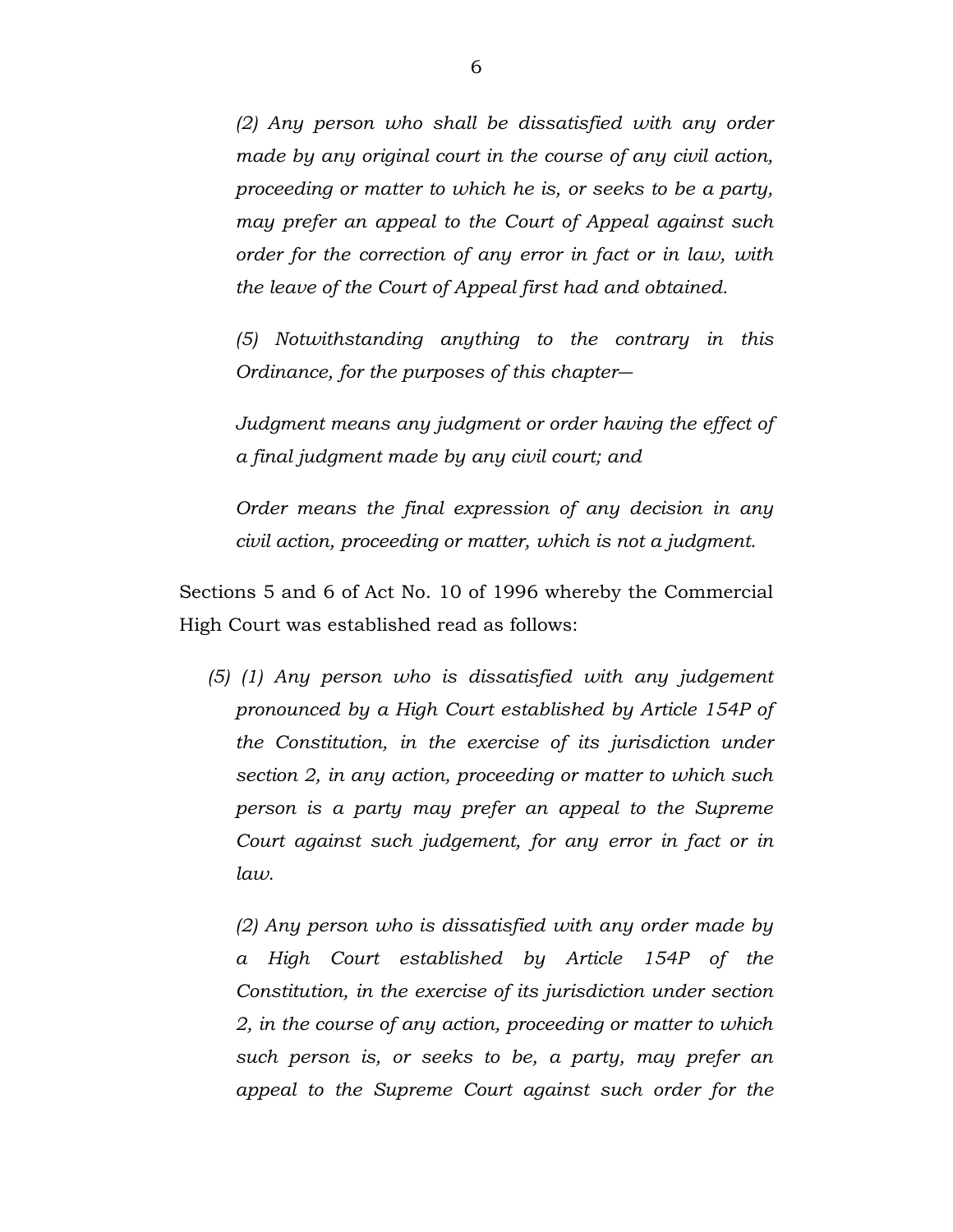*correction of any error in fact or in law, with the leave of the Supreme Court first had and obtained.*

*(3) In this section, the expressions "judgement" and "order" shall have the same meanings respectively, as in section 754(5) of the Civil Procedure Code (Chapter 101).*

*(6) Every appeal to the Supreme Court, and every application for leave to appeal under section 5 shall be made as nearly as may be in accordance with the procedure prescribed by Chapter LVIII of the Civil Procedure Code (Chapter 101).*

The question whether an appeal or a leave to appeal lies against an order of the District Court or Commercial High Court was a subject of much controversy for a long period of time. There were two approaches: "the order approach" and "the application approach".

In the Supreme Court case of *Siriwardena v. Air Ceylon Ltd [1984] 1 Sri LR 286*, Sharvananda J. (later C.J.) followed the order approach adopted by Lord Alverstone C.J. in *Bozson v. Altrincham Urban District Council [1903] 1 KB 547*.

Conversely, in the Supreme Court case of *Ranjit v. Kusumawathie [1998] 3 Sri LR 232*, Dheeraratne J. followed the application approach adopted by Lord Esher M.R. in *Salaman v. Warner [1891] 1 QB 734* and Lord Denning M.R. in *Salter Rex & Co. v. Ghosh [1971] 2 QB 597*.

The order approach contemplates only the nature of the order. When taken in isolation, if the order finally disposes of the matter and the parties' rights in litigation without leaving the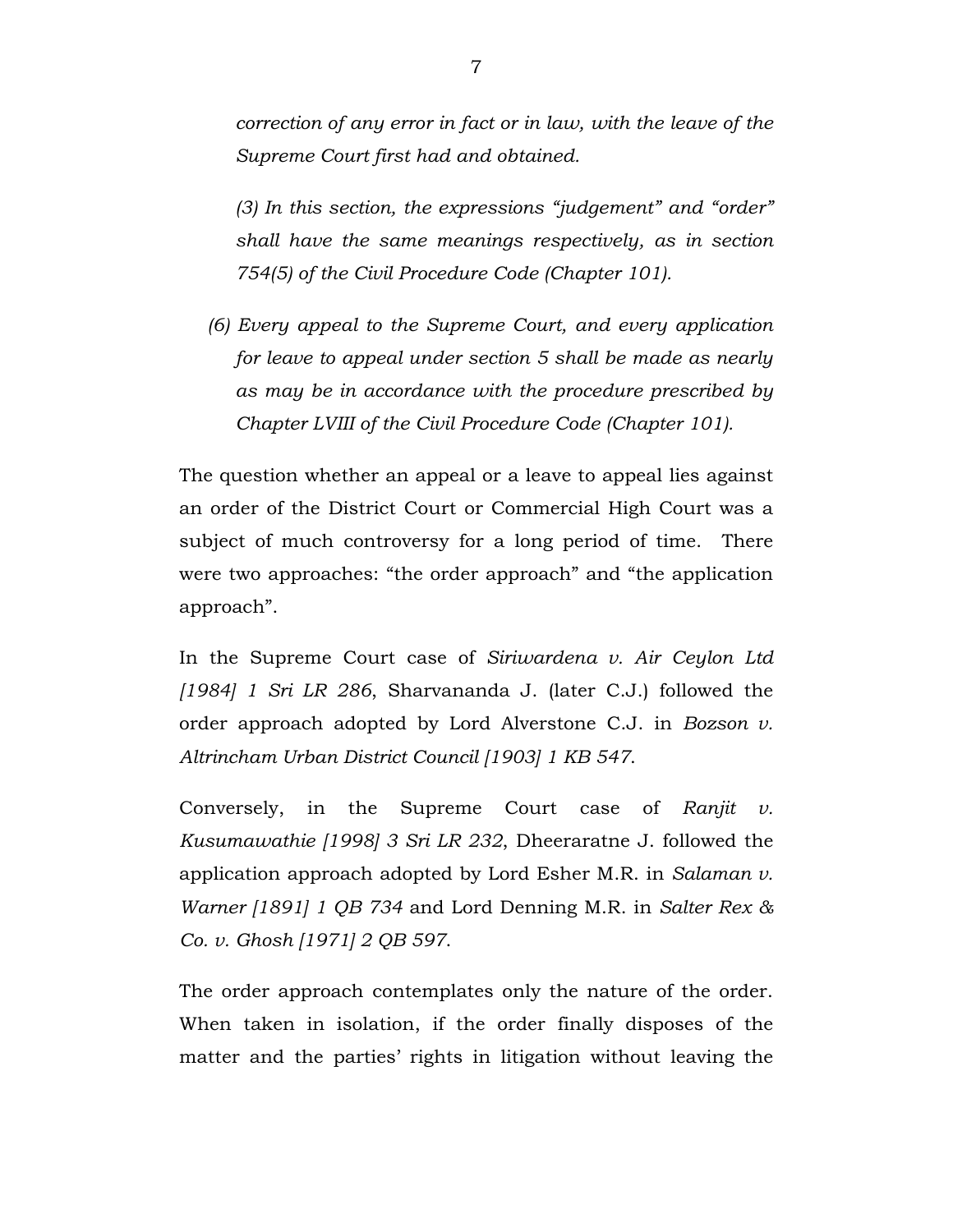suit alive, the order is final and a direct/final appeal is the proper remedy against such order.

The application approach contemplates only the nature of the application made to Court, not the order delivered *per se*. In accordance with this approach, if the order given in one way will finally dispose of the matter in litigation, but if given in the other way will allow the action to continue, the order is not final but interlocutory, in which event, leave to appeal is the proper remedy. In other words, according to the application approach, if the order, whichever way it is given, will, if it stands, finally determine the matter in litigation, the order is final.

The Full Bench of the Supreme Court (comprising five Justices) was called upon to decide on this vexed question in *Chettiar v. Chettiar [2011] 2 Sri LR 70* and *[2011] BLR 25*. The Court, having discussed both approaches stemming from English decisions, unanimously decided that the application approach (as opposed to the order approach) shall be the criterion in deciding whether appeal or leave to appeal is the proper remedy against an order of the District Court or Commercial High Court.

This Full Bench decision of the Supreme Court was consistently followed in later Supreme Court decisions. *(Yogendra v. Tharmaratnam (SC/Appeal/87/2009, Supreme Court Minutes of 06.07.2011), Ranasinghe v. Madilin Nona (SC/Appeal/03/2009, Supreme Court Minutes of 16.03.2012), Prof. I.K. Perera v. Prof. Dayananda Somasundara (SC/Appeal/152/2010, Supreme Court Minutes of 17.03.2011)*

However, notwithstanding this was a Full Bench decision of the Supreme Court, there were lingering doubts about the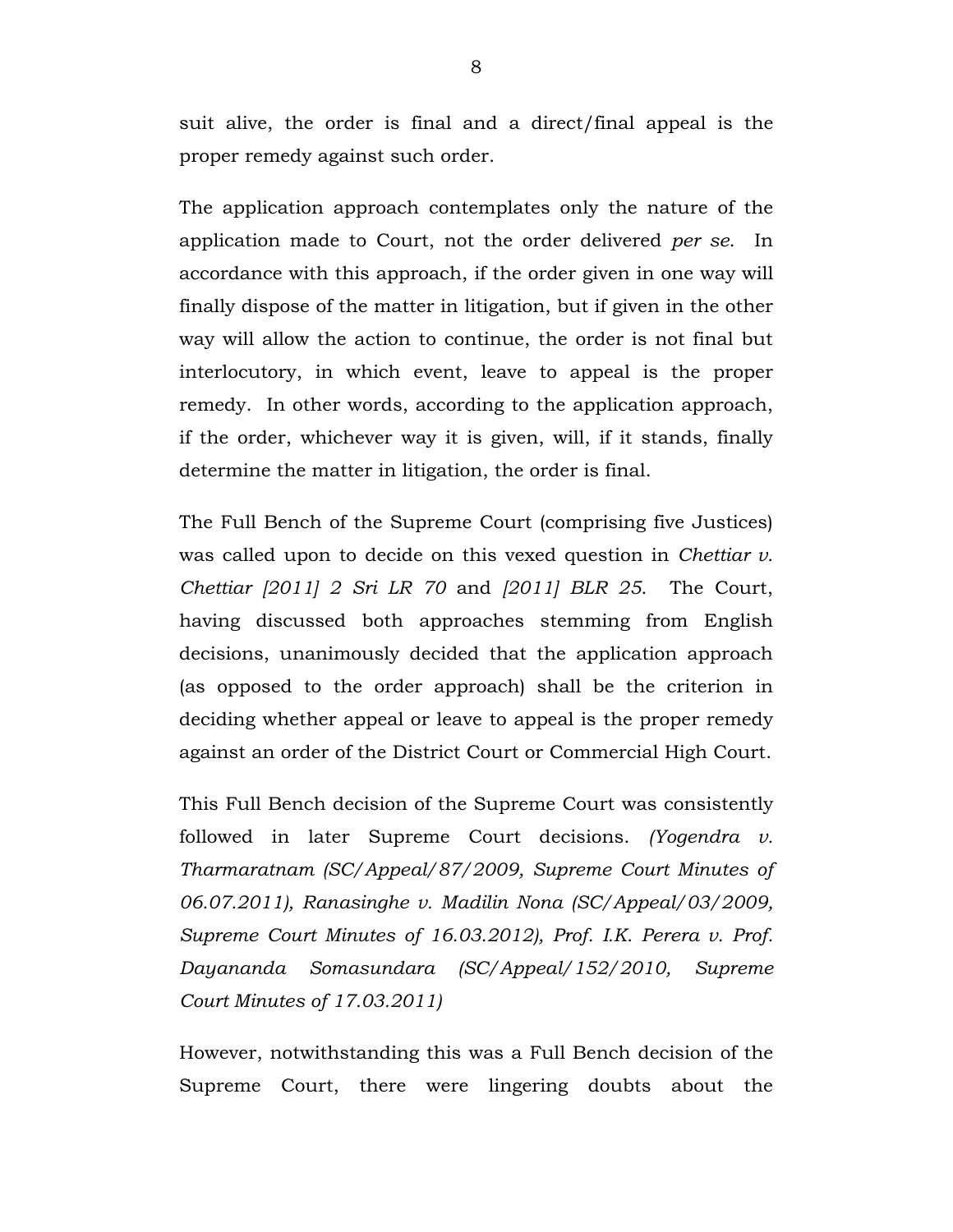correctness of the decision. Therefore, in *Priyanthi Senanayake v. Chamika Jayantha [2017] BLR 74*, a Fuller Bench of the Supreme Court (comprising seven Justices) revisited the decision in *Chettiar*'s case. Eventually, the Fuller Bench also reached the same conclusion, i.e. the test to be applied is the application approach and not the order approach.

Chief Justice Dep (with the concurrence of the other six Justices of the Supreme Court) held:

*In order to decide whether an order is a final judgment or not, it is my considered view that the proper approach is the approach adopted by Lord Esher in Salamam v. Warner [1891] 1 QB 734, which was cited with approval by Lord Denning in Salter Rex & Co. v. Ghosh [1971] 2 QB 597. It stated: "If their decision, whichever way it is given, will, if it stands, finally dispose of the matter in dispute, I think that for that purpose of these Rules it is final. On the other hand, if their decision, if given in one way, will finally dispose of the matter in dispute, but, if given in the other, will allow the action to go on, then I think it is not final, but interlocutory."*

It is abundantly clear that an appeal does not lie against the impugned order of the Commercial High Court whereby the Commercial High Court only rejected the application of the 1st Defendant made by way of a motion to allow the 1st Defendant to file papers to set aside the *ex parte* decree. There is no necessity to apply the decision in *Chettiar's* case to this case. The order of the Commercial High Court is *prima facie* interlocutory and not final.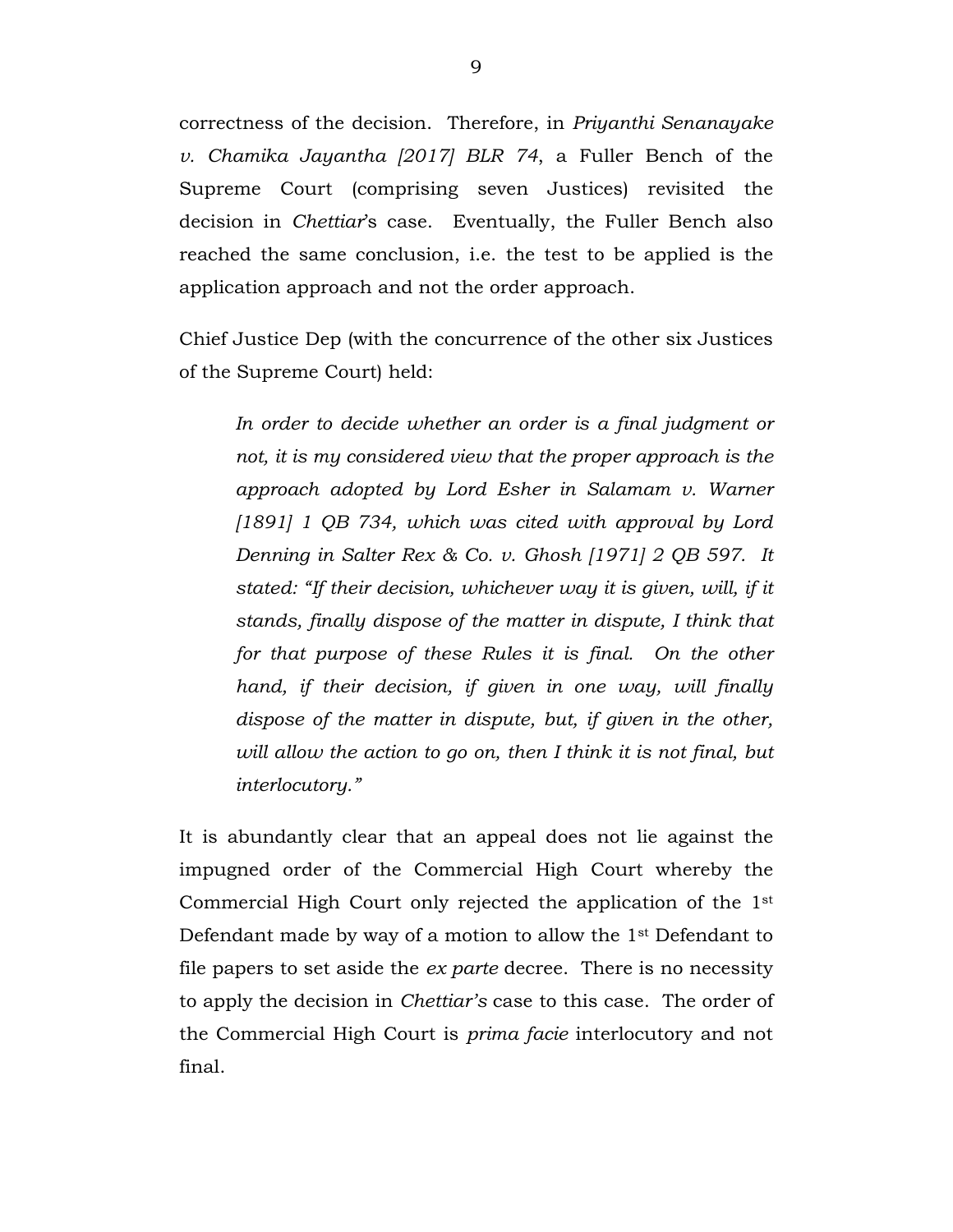At the time of the impugned order, the Supreme Court had already delivered the final Judgment on the merits of the case. But let us assume that the rights of the parties had not been decided by the Supreme Court at that time. Then, if the Commercial High Court allowed the application of the 1st Defendant to file papers to set aside the *ex parte* decree, the case would not have ended there but would have continued. When applying the application approach, it is crystal clear that there is no right of appeal against the impugned order and hence the final appeal filed by the Petitioner is misconceived in law.

The Petitioner should have come before this Court against the order of the Commercial High Court not by way of a final appeal made under section 754(1) read with section 754(5) of the Civil Procedure Code and sections 5 and 6 of the High Court of the Provinces (Special Provisions) Act, No. 10 of 1996, but by way of a leave to appeal application made under section 754(2) of the Civil Procedure Code read with section 754(5) of the Civil Procedure Code and sections 5 and 6 of the High Court of the Provinces (Special Provisions) Act, No. 10 of 1996.

Although no submission was made on behalf of the 1st Defendant on the applicability of *Chettiar's* Judgment to the facts of this case, perhaps for obvious reasons, let me add the following to clear any doubt.

*Chettiar's* case was decided on 10.06.2010. There was a doubt about the applicability of this Judgment to final appeals filed against orders of the District Court and Commercial High Court pronounced prior to 10.06.2010. This matter, i.e. whether *Chettiar's* Judgment had retrospective effect, was specifically raised as a question of law when the decision in *Chettiar's* case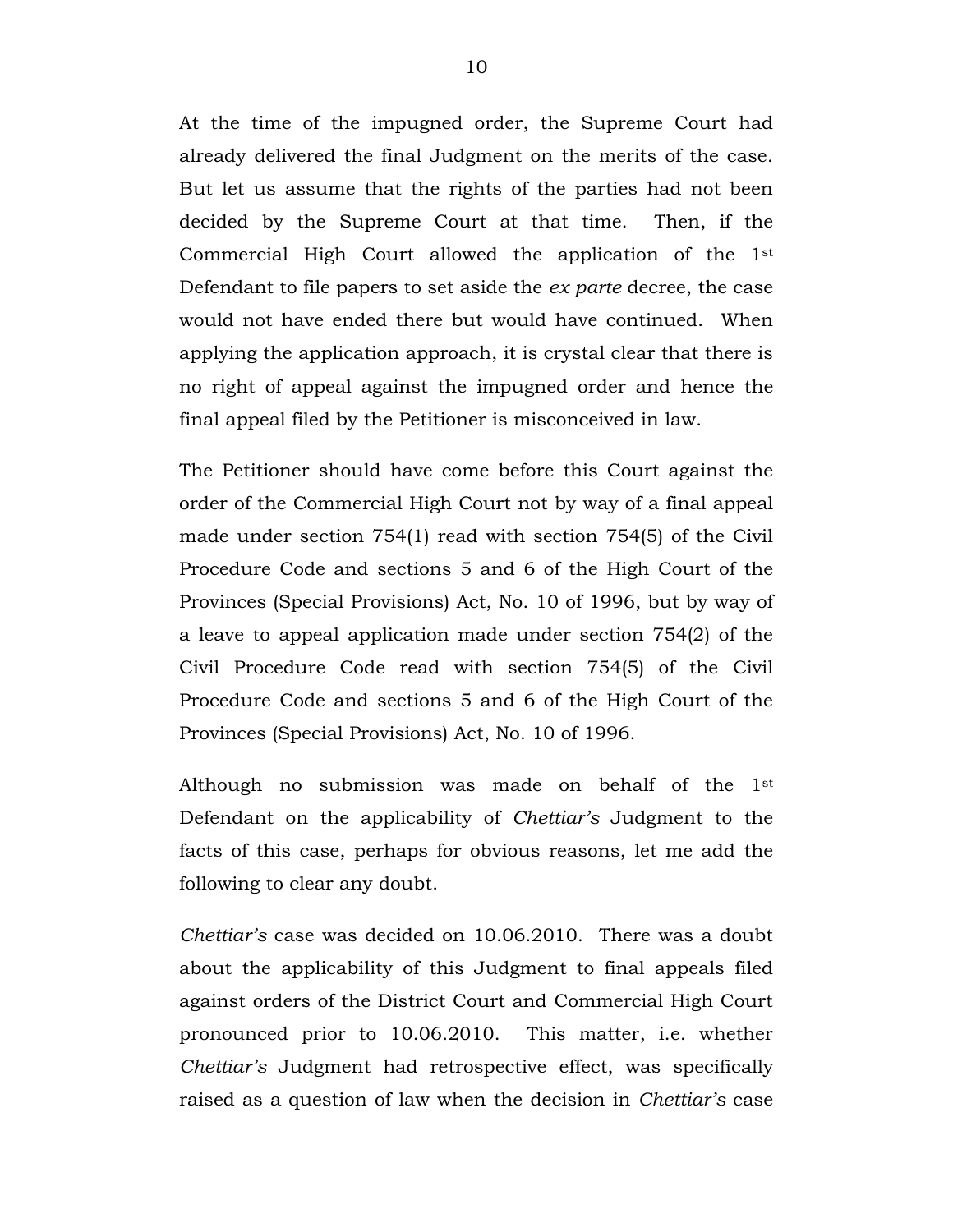was revisited by the Seven Judge Bench of this Court in *Priyanthi Senanayake v. Chamika Jayantha [2017] BLR 74*. However, the Seven Judge Bench of the Supreme Court did not even think it fit to grant leave on this question. The Court only granted leave to appeal to revisit the Five Judge Bench decision in *Chettiar's* case. Two appeals were amalgamated before the Seven Judge Bench. In both appeals, the Plaintiffs' cases had been dismissed by the Trial Courts (one by the District Court and the other by the Commercial High Court) on preliminary objections taken up by the Defendants. In both appeals, the impugned orders had been made and final appeals filed long before *Chettiar's* case was decided. Despite submissions on this point before the Seven Judge Bench of the Supreme Court, the Court dismissed the appeals on the basis that the Plaintiffs should have filed leave to appeal applications and not final appeals against the impugned orders.

I must state that this is not an application of *Chettiar's* Judgment retrospectively. By *Chettiar's* Judgment, the Supreme Court did not make new law. It only declared what has always been the law. The task of the Court is *jus dicere* (to say what the law is) and not *jus dare* (to make the law). The doctrine of separation of powers is in harmony with this view. This is sometimes known as the declaratory theory of law: that judges do not make the law but only declare what it has always been. Because the law pre-exists the decision, the question of retrospective or retroactive application does not arise.

Let me add one more point in connection with *Chettiar's* Judgment. It was held by a Fuller Bench of the Supreme Court (comprising seven Justices) in *Iranganie De Silva v. Indralatha*